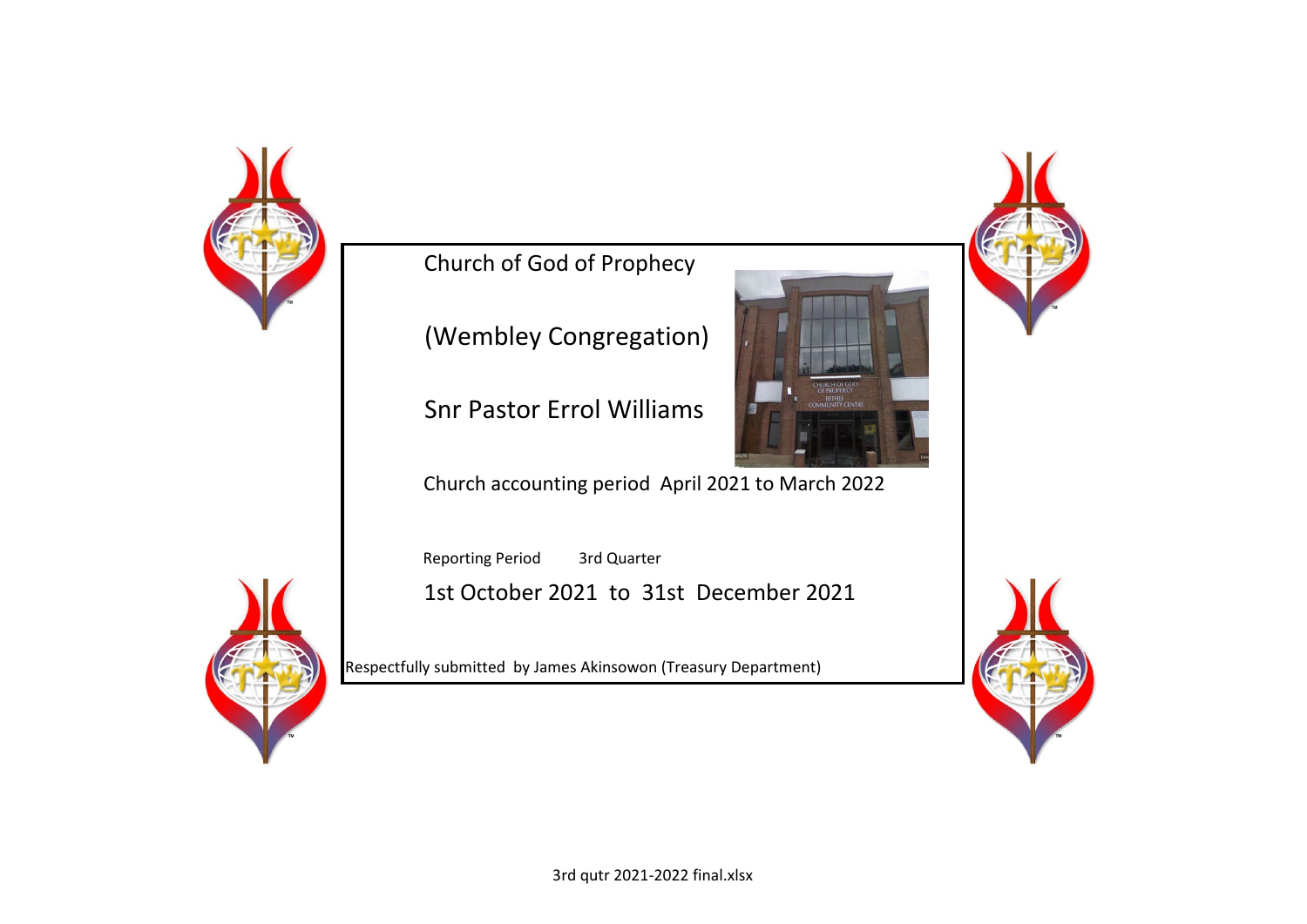# **Cash flow Overview Monthly Comparisons**

# **Summary for the 3rd Quarter**

Opening Balance 121,568.19 (as of the 1st October 2021)

|                                                           | October       |            | <b>November</b> | December   | Total |           |  |
|-----------------------------------------------------------|---------------|------------|-----------------|------------|-------|-----------|--|
| <b>Income</b>                                             |               | 17,358.05  | 12,633.95       | 21,637.15  |       | 51,629.15 |  |
| <b>Expenditure</b>                                        |               | 18,737.98  | 10,282.04       | 10,387.18  |       | 39,407.20 |  |
| <b>Carry Forward</b><br>(Surplus (Deficit) For The Month) | $-\mathbf{E}$ | 1,379.93   | 2,351.91        | 11,249.97  |       | 12,221.95 |  |
|                                                           |               |            |                 |            |       |           |  |
| <b>End Balance</b><br>(Cash in Bank of End of Each Menth) |               | 120,188.26 | 122,540.17      | 133,790.14 |       |           |  |

(Cash in Bank at End of Each Month)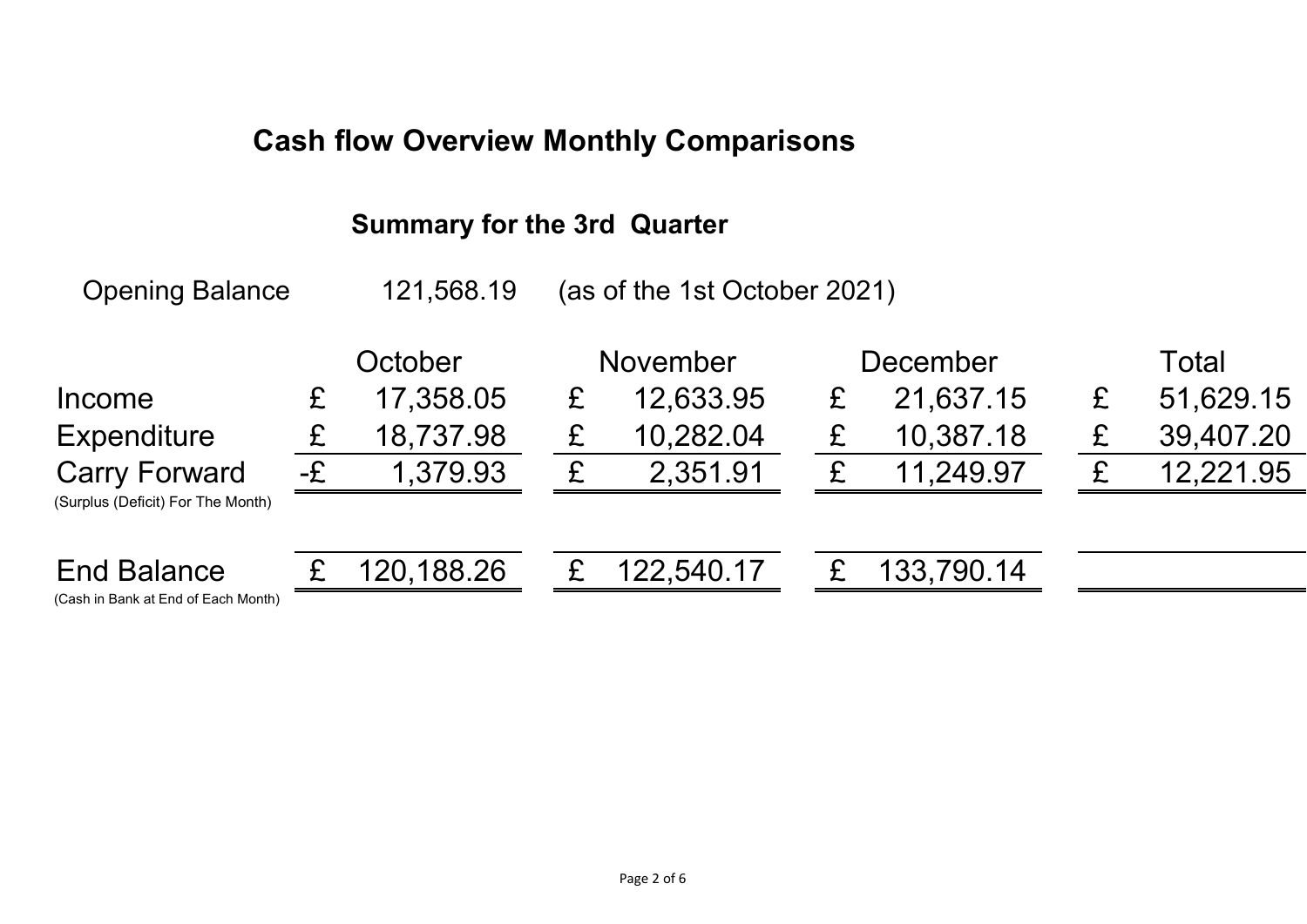#### **119 COGOP Wembley Monthly Income / Expenditure totals - Details As at: 31 December 2021**

| <b>Nominal code</b>              | <b>Oct 21</b> | <b>Nov 21</b>    | Dec 21    | <b>Code total</b>   |  |
|----------------------------------|---------------|------------------|-----------|---------------------|--|
| Income                           |               |                  |           |                     |  |
| 1100: Tithes Income              | 12,547.88     | 7,639.25         | 8,284.78  | 28,471.91           |  |
| 1110: Auxiliaries offerings      | $93.87$ -     |                  | 17        | 110.87              |  |
| 1120: General Offerings          | 1,610.70      | 626              | 820.32    | 3,057.02            |  |
| 1130: Special Donations/Legacies | 50            | 55               | 50        | 155.00              |  |
| 1300: Christian Education        |               | $132 -$          |           | 132.00              |  |
| 1307: Children ministries        | 151.84        | 9.2              | 117.86    | 278.90              |  |
| 1380: Fundraising Events         | $200$ -       |                  |           | 200.00              |  |
| 1600: Catering Income            |               |                  | 250       | 250.00              |  |
| 1620: Weddings and Funerals      | 2,603.76      | 1,000.00         | 3,327.60  | 6,931.36            |  |
| 1640: Car Park income            | $60$ -        |                  |           | 60.00               |  |
| 1700: Other income               | $30-$         |                  |           | 30.00               |  |
| 1705: Building Funds             | 10            | 3,172.50         | 8,769.59  | 11,952.09           |  |
| Income totals                    | 17,358.05     | 12,633.95        | 21,637.15 | 51,629.15 51,629.15 |  |
|                                  |               |                  |           |                     |  |
| <b>Expenditure</b>               |               |                  |           |                     |  |
| 2000: Pastor's Salary            | 2,916.67      | 2,916.67         | 2,916.67  | 8,750.01            |  |
| 2001: Pastors PA Salary          | 1,263.00      | 1,263.00         | 1,263.00  | 3,789.00            |  |
| 2010: Pastor's NIC               | 335.13        | 335.13           | 335.13    | 1,005.39            |  |
| 2011: Pastors PA NIC             | 237           | 237              | 237       | 711.00              |  |
| 2020: Pastor's Pension           | 81.53         | 81.53            | 81.53     | 244.59              |  |
| 2095: Cleaner's Salary           | 400           | 400              | 400       | 1,200.00            |  |
| 2100: Administration Expenses    |               | 25.49            | 70.2      | 95.69               |  |
| 2110: Vehicle Running Costs      |               |                  | 275       | 275.00              |  |
| 2200: Tithes & Levy to NO        | 1,500.00      | 1,500.00         | 1,500.00  | 4,500.00            |  |
| 2210: Sunday School Literature   |               |                  | 47.06     | 47.06               |  |
| 2230: Natinal O/seers Offering   | $300 -$       |                  |           | 300.00              |  |
| 2240: National Convention Fees   | $1,700.00$ -  |                  |           | 1,700.00            |  |
| 2260: Bank Charges               | 28.35         | 85.02            | 120.98    | 234.35              |  |
| 2420: Electricity                |               |                  | 68.57     | 68.57               |  |
| 2425: Gas                        | 264           | $\overline{2}64$ | 264       | 792.00              |  |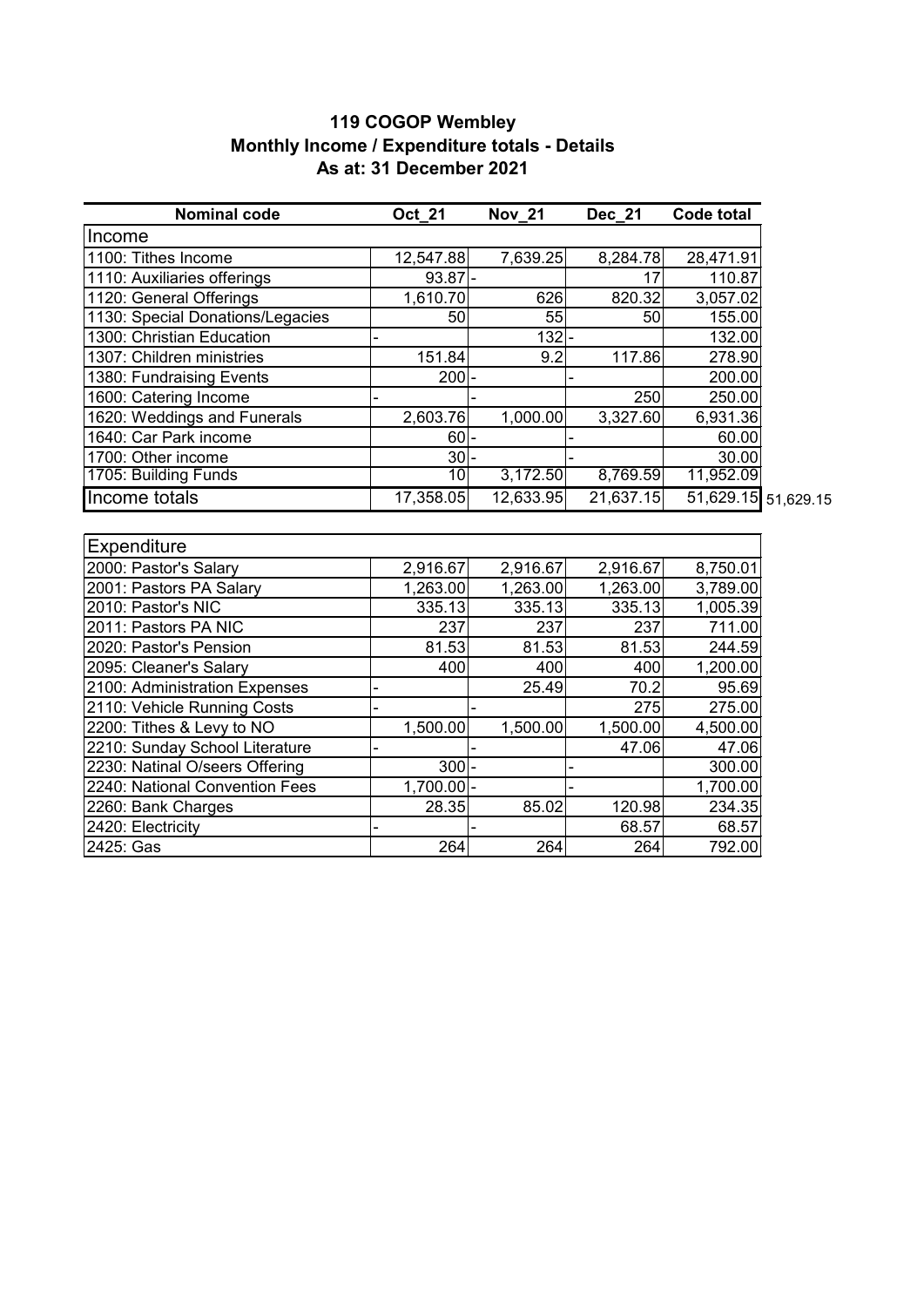### **119 COGOP Wembley Monthly Income / Expenditure totals - Details As at: 31 December 2021**

| <b>Nominal code</b>                 | Oct 21       | <b>Nov 21</b> | <b>Dec 21</b> | <b>Code total</b> |
|-------------------------------------|--------------|---------------|---------------|-------------------|
| 2430: Insurance                     | $2,503.65$ - |               |               | 2,503.65          |
| 2445: Mobile Phone                  | 48.17        | 46.5          | 38.02         | 132.69            |
| 2450: Water charges                 | 5            | 5             | 5             | 15.00             |
| 2460: Cleaning                      | $1,350.00$ - |               |               | 1,350.00          |
| 2480: Other Church Property Maint   |              |               |               |                   |
| Costs                               | $95.76$ -    |               |               | 95.76             |
| 2500: Security Expense              | $571.09$ -   |               |               | 571.09            |
| 2510: Stationery Printing & Postage | $16.2$ -     |               |               | 16.20             |
| 2560: General Church Expenses       | 154.13       | $250$ -       |               | 404.13            |
| 2580: Training & Seminars           | $40$ -       |               |               | 40.00             |
| 2650: Children's Ministries         |              | 400           | 133.06        | 533.06            |
| 2670: Pastoral Ministries           |              | $900$ -       |               | 900.00            |
| 2680: Outreach Ministries           |              |               | 1,125.00      | 1,125.00          |
| 2690: Other Support Ministries      | $640.3$ -    |               | 200           | 840.30            |
| 2810: Fund Raising                  |              | $300 -$       |               | 300.00            |
| 2820:                               |              |               |               |                   |
| Concerts/Programmes/Fundraising     |              | 170           | 456.96        | 626.96            |
| 2830: Catering                      | 2,188.00     | 250           | 850           | 3,288.00          |
|                                     |              |               |               |                   |
| 2840: Weddings and Funerals - Costs | 2,100.00     | $852.7$ -     |               | 2,952.70          |
| <b>Expenditure totals</b>           | 18,737.98    | 10,282.04     | 10,387.18     | 39,407.20         |
|                                     |              |               |               |                   |
| Balance (income - expenditure)      |              |               |               | 12,221.95         |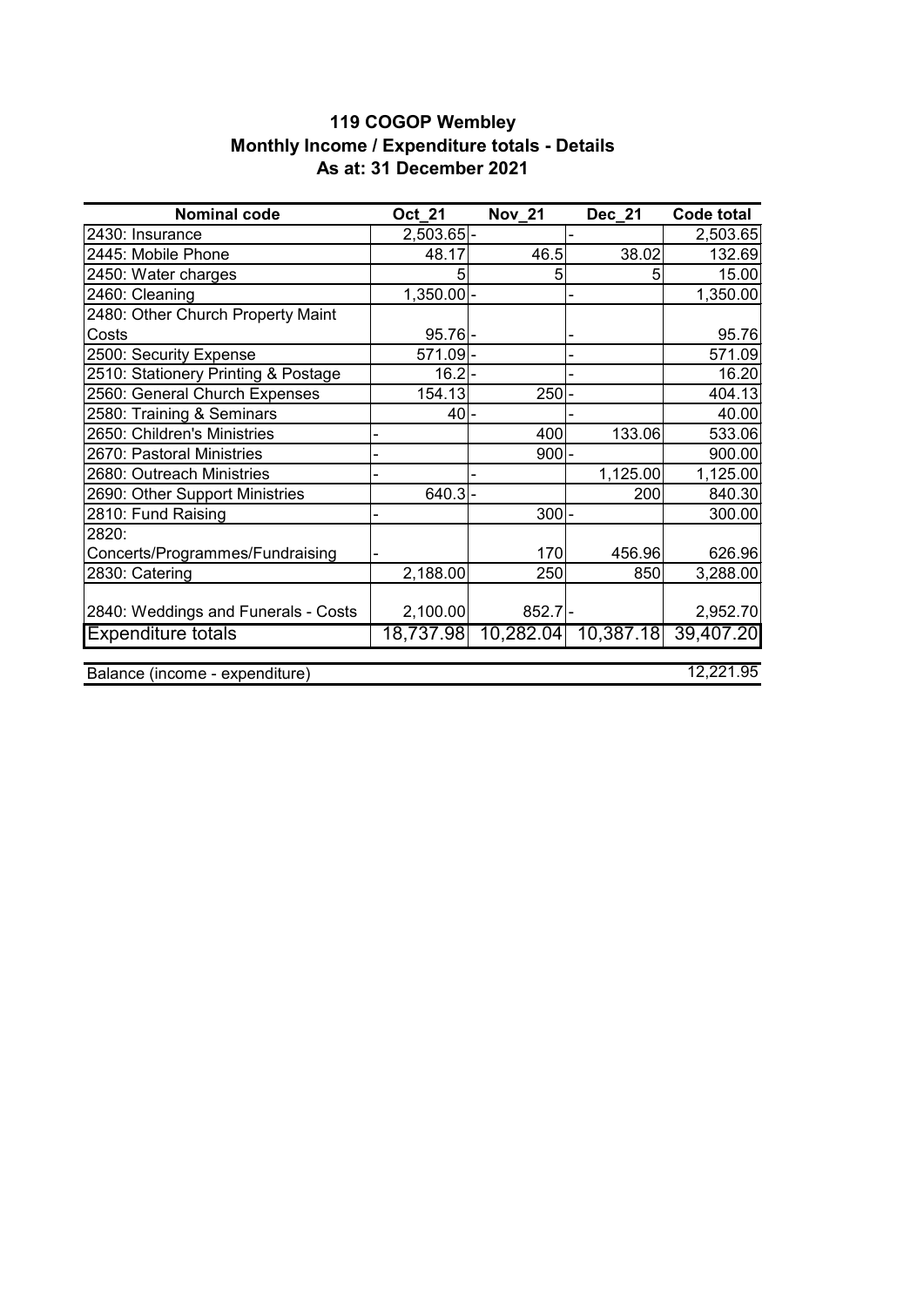| <b>Nominal code</b>           | Apr_21                   | <b>May_21</b> | <b>Jun 21</b> | <b>Jul 21</b> | Aug_21     | Sep_21   | <b>Oct 21</b> | <b>Nov 21</b> | <b>Dec 21</b> | <b>Code total</b> |
|-------------------------------|--------------------------|---------------|---------------|---------------|------------|----------|---------------|---------------|---------------|-------------------|
| Income                        |                          |               |               |               |            |          |               |               |               |                   |
| 1100: Tithes Income           | 9,555.06                 | 11,812.44     | 10,979.27     | 10,768.46     | 5,574.17   | 8,145.89 | 12,547.88     | 7,639.25      | 8,284.78      | 85,307.20         |
| 1110: Auxiliaries offerings   |                          |               |               | $28 -$        |            |          | $93.87 -$     |               | 17            | 138.87            |
| 1120: General Offerings       | 595.82                   | 868.82        | 527           | 1,787.46      | 672        | 596.6    | 1,610.70      | 626           | 820.32        | 8,104.72          |
| 1130: Special                 |                          |               |               |               |            |          |               |               |               |                   |
| Donations/Legacies            | 50                       | 50            | 50            | 56            | 50         | 50       | 50            | 55            | 50            | 461.00            |
| 1160:                         |                          | 100           | 5             | 200           | $500 -$    |          |               |               |               | 805.00            |
| 1300: Christian Education     |                          |               |               | $69 -$        |            |          |               | $132 -$       |               | 201.00            |
| 1307: Children ministries     |                          |               |               |               |            |          | 151.84        | 9.2           | 117.86        | 278.90            |
| 1360: Outreach Ministries     | 9.51                     | 9.51          | $9.51 -$      |               |            |          |               |               |               | 28.53             |
| 1365: Mission Churches 1      | $\overline{\phantom{a}}$ | $134.5 -$     |               | $50 -$        |            |          |               |               |               | 184.50            |
| 1370: World Mission Drive     |                          |               |               | $262 -$       |            |          |               |               |               | 262.00            |
| 1380: Fundraising Events      |                          |               |               |               |            |          | $200 -$       |               |               | 200.00            |
| 1400: Social Action Project   | $\blacksquare$           |               |               | $76 -$        |            |          |               |               |               | 76.00             |
| 1600: Catering Income         |                          |               |               |               |            |          |               |               | 250           | 250.00            |
| 1610: Rental Income           |                          | $1,100.00 -$  |               |               |            |          |               |               |               | 1,100.00          |
| 1620: Weddings and            |                          |               |               |               |            |          |               |               |               |                   |
| <b>Funerals</b>               | 750                      | 1,170.53      | 4,600.00      | 2,000.00      | 950        | 950      | 2,603.76      | 1,000.00      | 3,327.60      | 17,351.89         |
| 1640: Car Park income         |                          |               |               |               |            |          | $60 -$        |               |               | 60.00             |
| 1700: Other income            | 55                       | $5 -$         |               | 20            | 5,394.33 - |          | $30 -$        |               |               | 5,504.33          |
| 1705: Building Funds          |                          |               |               | $10 -$        |            |          | 10            | 3,172.50      | 8,769.59      | 11,962.09         |
| Income totals                 | 11,015.39                | 15,250.80     | 16,170.78     | 15,326.92     | 13,140.50  | 9,742.49 | 17,358.05     | 12,633.95     | 21,637.15     | 132,276.03        |
|                               |                          |               |               |               |            |          |               |               |               |                   |
| Expenditure                   |                          |               |               |               |            |          |               |               |               |                   |
| 2000: Pastor's Salary         | 2,916.67                 | 2,916.67      | 2,916.67      | 2,916.67      | 2,916.67   | 2,916.67 | 2,916.67      | 2,916.67      | 2,916.67      | 26,250.03         |
| 2001: Pastors PA Salary       | 1,263.00                 | 1,263.00      | 1,263.00      | 1,263.00      | 1,263.00   | 1,263.00 | 1,263.00      | 1,263.00      | 1,263.00      | 11,367.00         |
| 2010: Pastor's NIC            | 335.13                   | 335.13        | 335.13        | 335.13        | 335.13     | 335.13   | 335.13        | 335.13        | 335.13        | 3,016.17          |
| 2011: Pastors PA NIC          | 237                      | 237           | 237           | 237           | 237        | 237      | 237           | 237           | 237           | 2,133.00          |
| 2020: Pastor's Pension        | 81.53                    | 81.53         | 81.53         | 81.53         | 81.53      | 81.53    | 81.53         | 81.53         | 81.53         | 733.77            |
| 2035: Pastors Love            |                          |               |               |               |            |          |               |               |               |                   |
| Offering/Gift/Appreciation    |                          |               | $64.17 -$     |               |            |          |               |               |               | 64.17             |
| 2060: Local Ministers         |                          |               |               |               |            |          |               |               |               |                   |
| <b>Expenses</b>               |                          |               |               |               | 160        | $600 -$  |               |               |               | 760               |
| 2095: Cleaner's Salary        | 400                      | 400           | 400           | 400           | 400        | 400      | 400           | 400           | 400           | 3,600.00          |
| 2100: Administration          |                          |               |               |               |            |          |               |               |               |                   |
| <b>Expenses</b>               |                          |               |               |               |            |          |               | 25.49         | 70.2          | 95.69             |
|                               |                          |               |               |               |            |          |               |               |               |                   |
| 2110: Vehicle Running Costs - |                          |               |               |               |            |          |               |               | 275           | 275               |
| 2200: Tithes & Levy to NO     | 1,500.00                 | 1,500.00      | 1,500.00      | 1,500.00      | 1,500.00   | 1,500.00 | 1,500.00      | 1,500.00      | 1,500.00      | 13,500.00         |
| 2210: Sunday School           |                          |               |               |               |            |          |               |               |               |                   |
| Literature                    |                          |               |               |               |            |          |               |               | 47.06         | 47.06             |
| 2230: Natinal O/seers         |                          |               |               |               |            |          |               |               |               |                   |
| Offering                      |                          |               |               |               |            |          | $300 -$       |               |               | 300               |
| 2240: National Convention     |                          |               |               |               |            |          |               |               |               |                   |
| Fees                          |                          |               |               |               |            |          | $1,700.00 -$  |               |               | 1,700.00          |
| 2260: Bank Charges            | 121.74                   | 171.15        | 63.87         | 42.7          | 71.79      | 33.25    | 28.35         | 85.02         | 120.98        | 738.85            |

## **119 COGOP Wembley Monthly Income / Expenditure totals - Details As at: 31 December 2021**